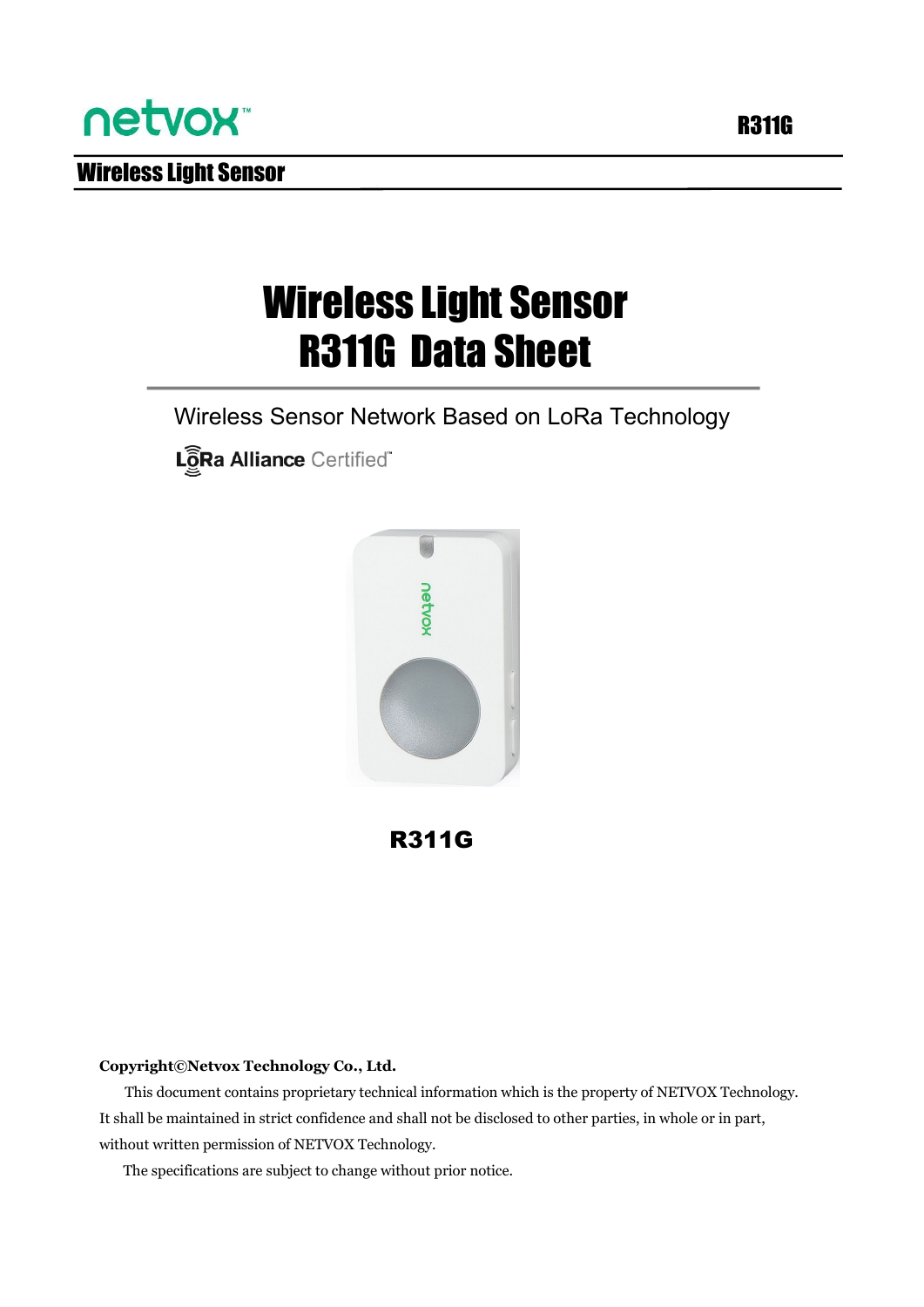# netvox<sup>\*</sup>



### **R311G Appearance**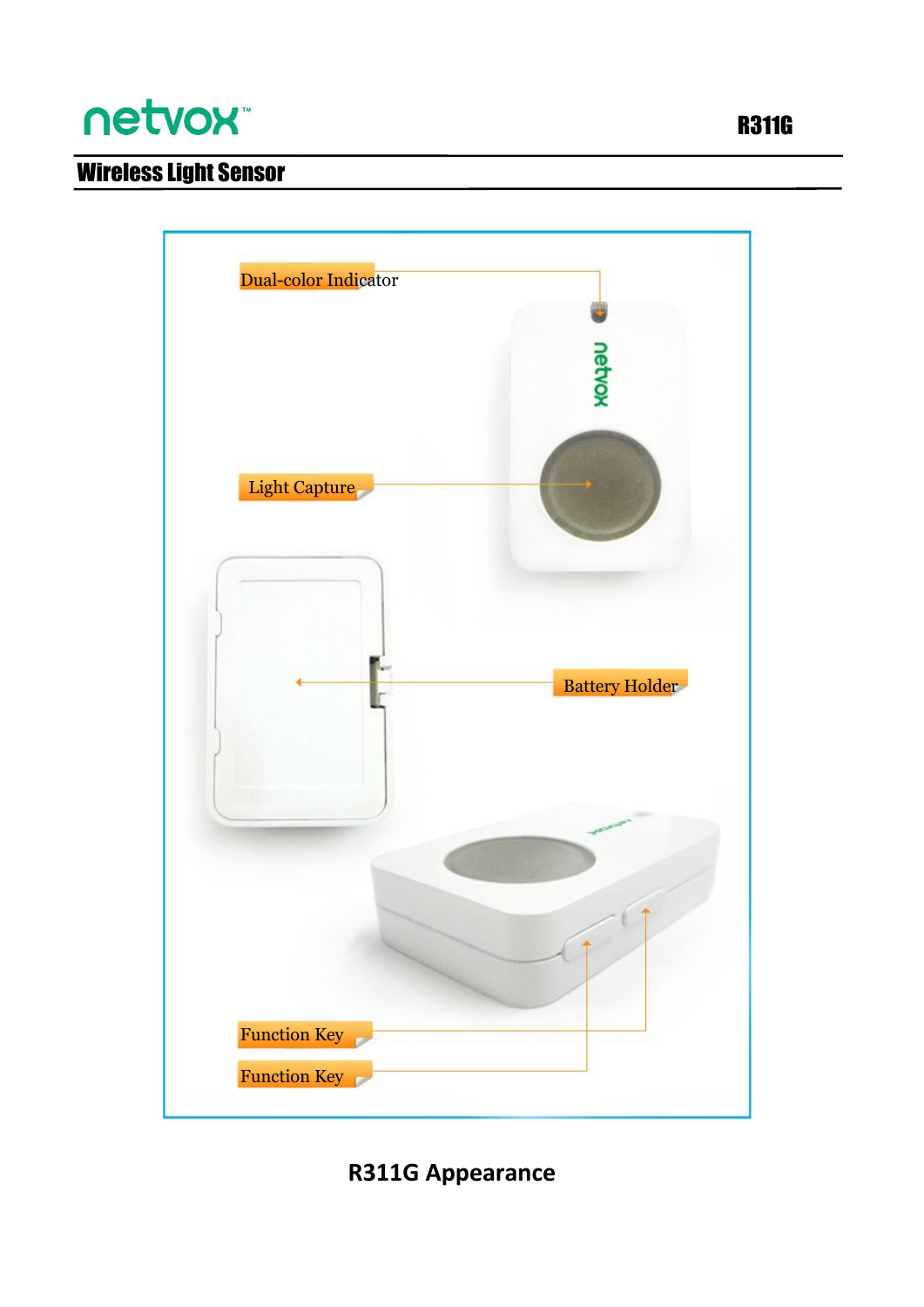# netvox<sup>\*</sup>

#### Wireless Light Sensor

#### **General Description**

NETVOX Wireless Light Sensor R311G, the built-in photosensitive sensor, can be used for external ambient light intensity detection. Together with other devices to perform wireless dimming functions, and wireless communication meets LoRa protocol standards. R311G is the environmental illuminance automatic detector and the reporter which can send out the environmental illumination report and is a low-power, long range, wireless sensor that can accurately detect environmental illuminance indoor.

#### Principle of Operation

R311G is able to read environmental illuminance over the LoRaWAN network, mainly used to detect the environmental illuminance indoor , which through the wireless network communication module to collect the data sent to the data platform displayed.

**Example Applications**<br>The device is universal an can be used for many applications. Ideally suited for a wide range of applications such as building automation, condition monitoring, predictive maintenance, security, healthcare and many more use cases. For example:

Home / Schools / Classroom / Reading room / Laboratory Offices PC room / Working / Meeting room / Canteen / Restroom Factories Production hall / Laboratory, inspection work / Storage Hospitals / Bedroom / Entrance area / Restaurant / Bars / Staircases

#### Features of NETVOX Sensors

- LoRaWANTM Class A compatible
- Frequency Hopping Spread Spectrum (FHSS)
- Improved interference immunity
- Improved power management for longer battery life
- Encrypt-RF<sup>TM</sup> Security (Diffie-Hellman Key Exchange + AES-128 CBC for sensor data messages)
- Battery Life\*2: :
- Please refer to web: http://www.netvox.com.tw/electric/electric\_calc.html
- At this website, users can find battery life time for varier models at different configurations.
- Over-the-air updates (future)
- Third-Party online wireless sensor monitoring and notification system to configure sensors, view data and set alerts via SMS text and email (optional)
- Available third-party platform: Actility/ThingPark, TTN, MyDevices/Cayenne
- \*1. Actual range may vary depending on environment.
- \*2. Battery life is determined by sensor reporting frequency and other variables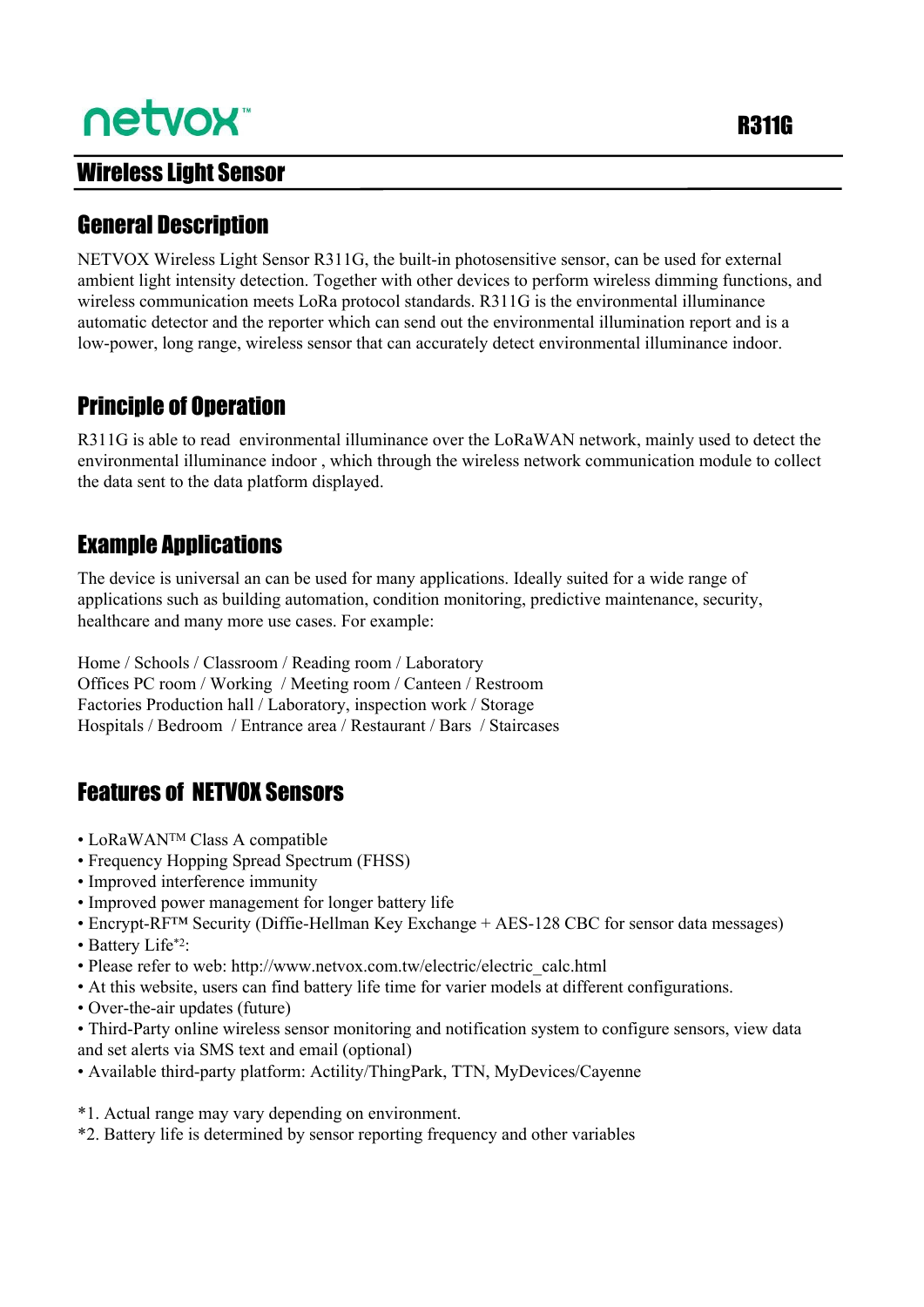# **netvox**

### Wireless Light Sensor

### Technical Specifications





(Unit: mm)

### Electric

| <b>Input Power</b>                             | 2pcs of 3.0V CR2450 button battery |
|------------------------------------------------|------------------------------------|
| <b>Operating Power</b>                         | $2.4V \sim 3V$                     |
| <b>Standby Current</b>                         | 12uA/3.0V                          |
| Transmitting Current (max)                     | 120mA/3.0V                         |
| Receiving Current (max)                        | 11mA/3.0V                          |
| <b>Brightness Detecting Range</b>              | $1 \sim 3000$ LUX                  |
| Low Voltage Threshold                          | 2.4V                               |
| <b>Battery Voltage Measurement</b><br>Accuracy | $\pm 0.1V$                         |

#### **Frequency**

| TX Power                   | 19dBm±1dBm                                                                   |  |
|----------------------------|------------------------------------------------------------------------------|--|
| Rx Sensitivity             | $-136dBm$                                                                    |  |
|                            | (LoRa, Spreading Factor=12, Bit Rate=293bps)                                 |  |
|                            | $-121dBm$                                                                    |  |
|                            | (FSK, Frequency deviation=5kHz, Bit Rate=1.2kbps)                            |  |
| Antenna Type               | Build-in antenna                                                             |  |
| <b>Communication Range</b> | Up to 10 km, the actual transmission distance depends on<br>the environment. |  |
| Data Transfer Rate         | $0.3kbps \sim 50kbps$                                                        |  |
| Spread Technique           | LoRa/FSK                                                                     |  |
| <b>Available Frequency</b> | EU863-870, US902-928, AU915-928,                                             |  |
|                            | KR920-923, AS923, CN470-510                                                  |  |
|                            | Configured before shipment                                                   |  |